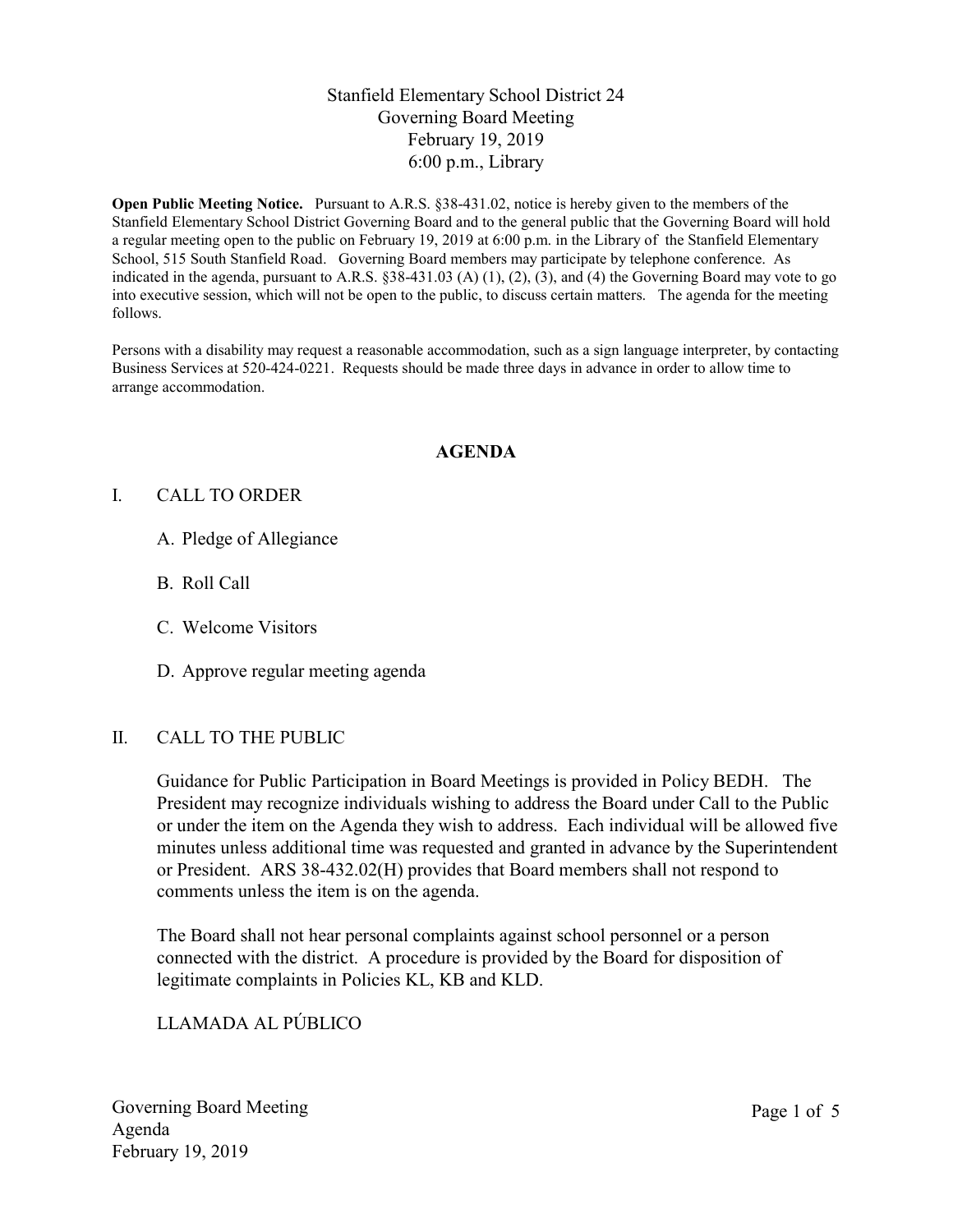La póliza BEDH, provee una guía publica para participar en juntas de la Mesa Directiva. El presidente de la Mesa Directiva puede reconocer a los individuos que desean dirigirse a la mesa bajo llamada al público o bajo el artículo en la agenda que desean tratar. A cada individuo se le otorgaran cinco minutos de tiempo, a menos que el Presidente o Superintendente le hayan concedido tiempo adicional por adelantado. La Póliza ARS 38- 432.02 dice que ningún miembro de la mesa responderá a ningún tipo de comentarios de temas que no estén en la agenda.

La mesa no oirá quejas personales en contra de personal de la escuela o personas que tengan alguna conexión con el Distrito. Para este tipo de quejas la mesa provee otro tipo de procedimientos para la disposición de quejas legítimas las cuales se encuentran en las siguientes Pólizas KL, KB, y KLD.

### III. APPROVAL OF MINUTES

Approve the January 10, 2019 regular governing board meeting minutes.

## IV. AWARDS AND RECOGNITIONS

A. Students of the Month

#### V. REPORTS

- A. Superintendent's Report
	- 1. BOLTS Training
	- 2. Board Communication
	- 3. Chain of Command
	- 4. FY20 Hiring
	- 5. Board Retreat
	- 6. Conflict of Interest (Back Pocket)
- B. January Public Funds Expenditure Reports (Pages 1-4)
- C. January Student Activities Report (Page 5)
- D. Principal's Report (Page 6) Discipline Report (Page 7)
- E. Operations Support Services Reports (Pages 8-11)
	- 1. Operations
	- 2. Technology

Governing Board Meeting Agenda February 19, 2019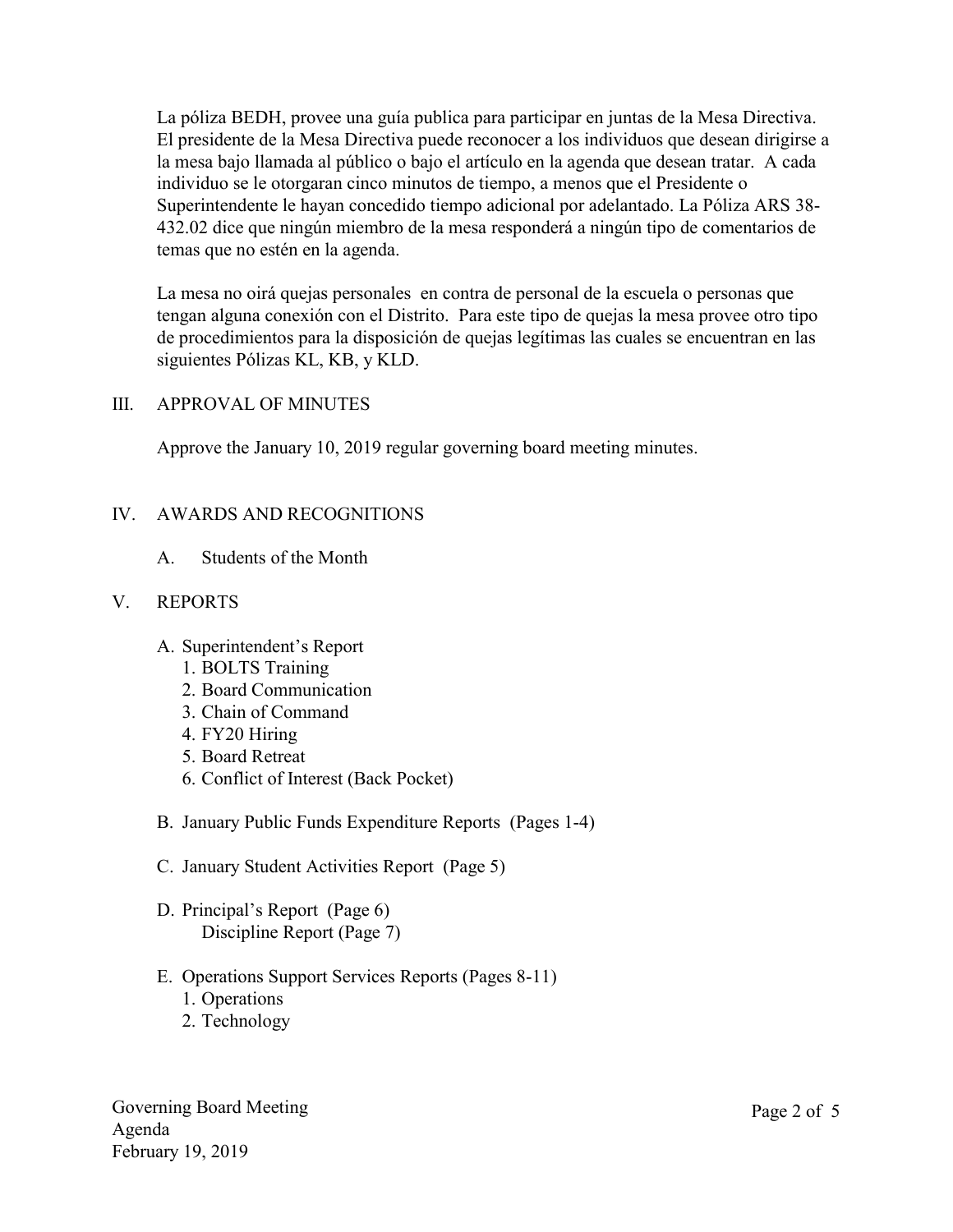## VI. NEW BUSINESS ACTION ITEMS – PERSONNEL

All hiring is pending satisfactory completion of background investigation, records verification, and fingerprint report.

- A. Approve hire of Arlo Pew, Substitute Teacher, effective February 11, 2019
- B. Approve hire of Tami Bigthumb-Justin, Substitute Teacher, effective February 6, 2019
- C. Approve hire of Elizabeth Pena, Substitute Bus Driver, effective February 15, 2019
- D. Accept resignation of Rachel Luhn, Bus Driver, effective February 28, 2019
- E. Accept resignation of Patricia Homer, Bus Driver, effective February 28, 2019
- F. Approve eligibility for extra duty assignment and compensation as needed through June and July, 2019 to complete Informational Technology support and set up tasks assigned by the IT Coordinator and Superintendent: Tamera Garcia
- G. Approve 2019-20 compensation schedules (Pages  $12 16$ )
	- 1. Certified Base Compensation Schedule
	- 2. Certified Supplemental Compensation Schedule
	- 3. Certified Substitute Teacher Compensation Schedule
	- 4. Certified Teacher on Assignment/Learning Coach Compensation Schedule
	- 5. Extra-Duty Compensation Schedule
- F. Approve the 2019-20 contract forms (Pages 17 34):
	- 1. Teacher Contract
	- 2. Proposition 301 Plan Summary
	- 3. Proposition 301 Teacher Contract Addendum
	- 4. Substitute Teacher Appointment
	- 5. Part-time Variable Schedule Teacher Appointment
	- 6. Extra-Duty Contract
	- 7. Annual Notice of General Salary Reduction
- G. Approve 2019-20 Classified Compensation Schedules (Pages 34 39):
	- 1. Food Service
	- 2. Maintenance/Custodian
	- 3. Aide and Highly Qualified Paraprofessional
	- 4. Administration Support
	- 5. Transportation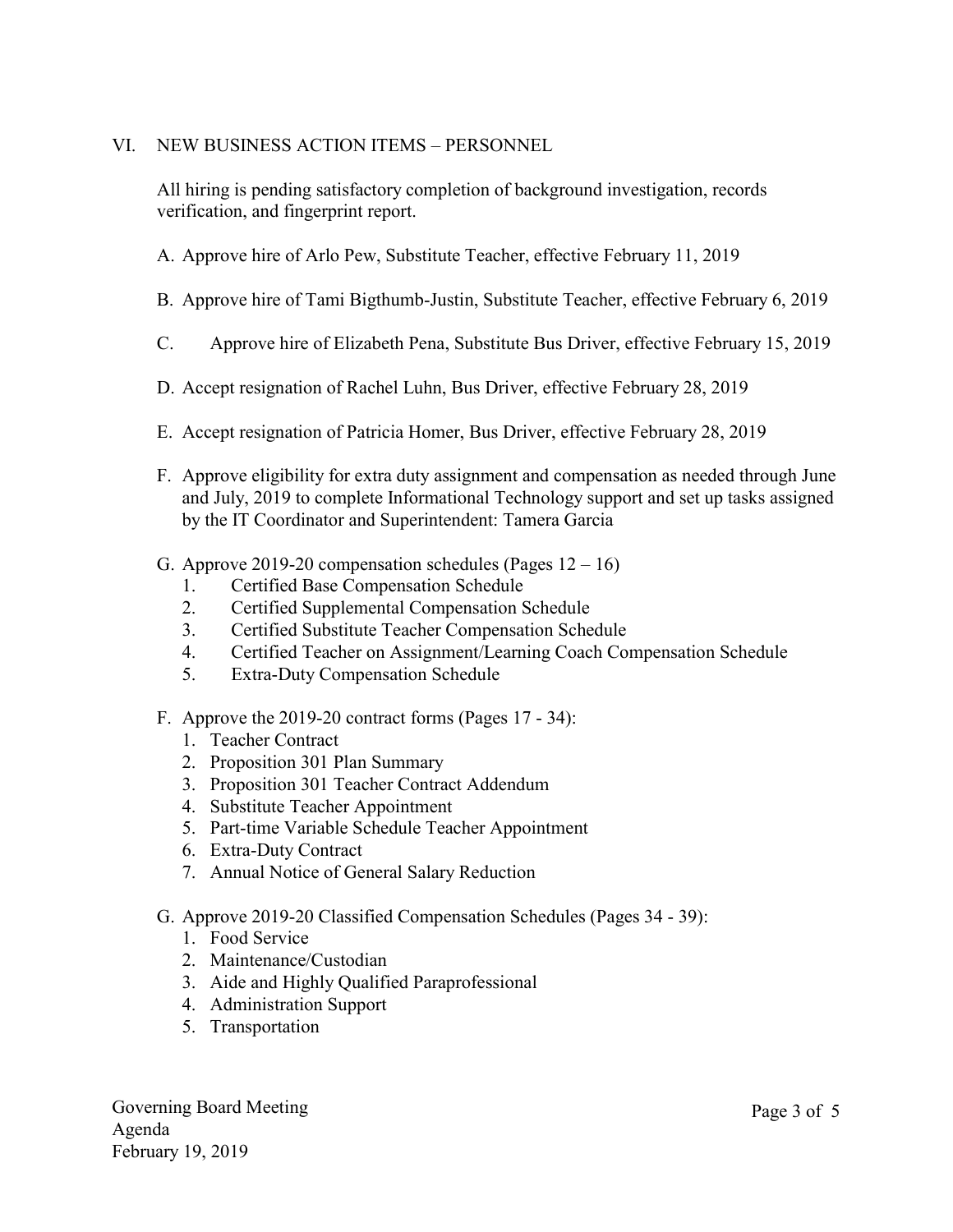- H. Approve the 2019-20 contract forms (Pages 40 47):
	- 1. Notice of "Indefinite Term" Appointment
	- 2. Classified "At-Will" Appointment Exempt
- VII. NEW BUSINESS ACTION ITEMS BUSINESS
	- A. Ratify approval of payroll vouchers
		- 1. PV15 \$124,979.40
		- 2. PV16 \$134,477.36
		- 3. PV17 \$138,070.30
	- B. Ratify approval of expense vouchers
		- 1. EV1922 \$25,027.45
		- 2. EV1923 \$784.76
		- 3. EV1924 \$30,644.72
		- 4. EV1925 \$56.40
		- 5. EV1926 \$26,635.66
		- 6. EV1927 \$10,187.57
		- 7. EV1928 \$14,933.94
	- C. Approve joint fundraiser between Stanfield Elementary School and PTO for Spring Carnival in April. All active clubs with booths will receive proceeds of tickets redeemed at booth. Rest all proceeds will benefit student council. PTO will keep all money raised at their booth and be reimbursed for any tickets that they take place of money.
	- D. Approve the General Statement of Assurance with Melissa Sadorf and Olivia Rodriguez as approved signers for 2019-2020. (Pages 48)
	- E. Approve FY 2018-19 state and federal grant projects:
		- 1. \$269,619.95 Title I LEA
		- 2. \$ 10,527.41 Title III LEP Program
		- 3. \$ 31,922.63 Migrant Education Basic Grant
		- 4. \$144,572.65 IDEA Basic Entitlement
		- 5. \$ 1,228.02 IDEA Preschool
		- 6. \$ 11,935.47 JOM
		- 7. \$17,732.00 Title VI Indian Education
		- 8. \$103,547.00 Preschool Development Grant
		- 9. \$131,080.71 Comprehensive Improvement
		- 10. \$2,000.00 Gifted Education